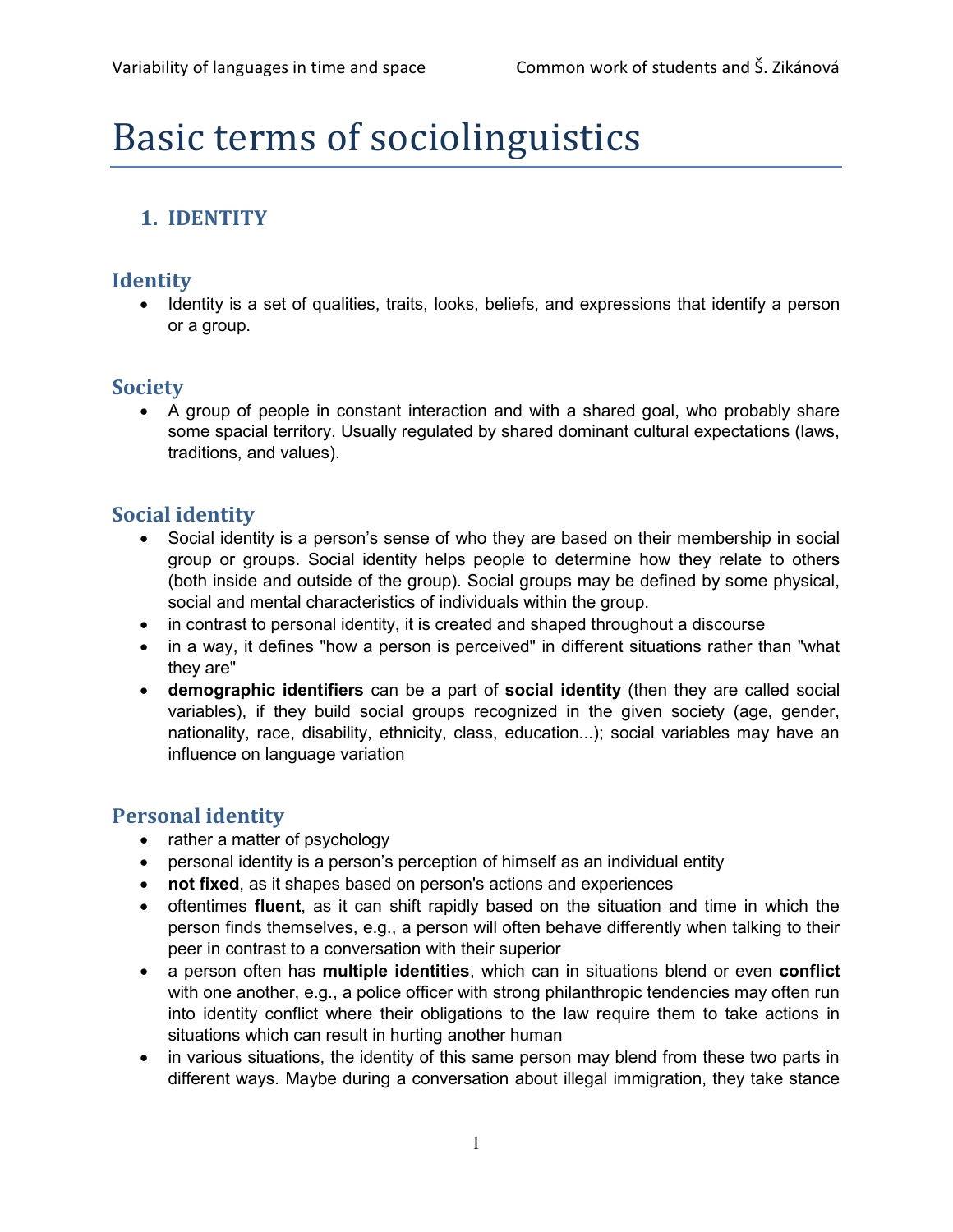close to their philanthropy ideology, and in case of legalization of drugs, they instead shift more towards their sense of law and order.

• Almost every person is able to use more than one language varieties, the **choice** of one them is based on the factors described above.

# 2. LANGUAGE VARIETIES

# Language / dialect

- the principal method of human communication, consisting of words used in a structured and conventional way and conveyed by speech, writing, or gesture
- discerning languages from dialects: rather social convention than linguistic features (dialect continuum)

#### Language varieties

- specific form of a language or language cluster, this may include languages, dialects, styles, or other forms of language, as well as a standard variety.
- sociolect a social dialect, a form of language used by a socioeconomic class, a profession, an age group or other social group. Not all social groups qualify for this narrow definition of social group. E.g. gamers, IT professionals, gang…
- ethnolect –a variety of a language spoken by a certain ethnic/cultural subgroup. It generally refers to the language spoken by a group of immigrants to a country; it has specific features of their original L1 in the language of the general society (e.g., Czech of Ukrainian people in Czechia).
- $\bullet$  dialect a form of a language that people speak in a particular part of a country, containing some different words and grammar, etc.
- idiolect personal variety, an individual's unique use of language, including speech. This variety encompasses everything from vocabulary to syntax and pronunciation.

# 3. CONCEPTS OF POWER AND SOLIDARITY

#### Concept of Power

- using of language variety to show that a person is a member of a social group, which is more powerful, emphasize the hierarchy of groups
- It can manifest itself in specific phrases, words, a tone, a register, an accent, or dialect that are used to show the speaker has status or wealth, a level of education, a desirable age, or anything which demonstates power in some regard. It could even examine language's ability to influence through the use of slogans, manifestos, speeches, etc.
- Through the concept of power, language is used to showcase 'I am in a different social group to you, and I am superior'.
- E.g., using complex university terminology when coming back to a home city and meeting a hated teacher from the basic school; using a criminal slang to intimidate a traffic inspector in a tram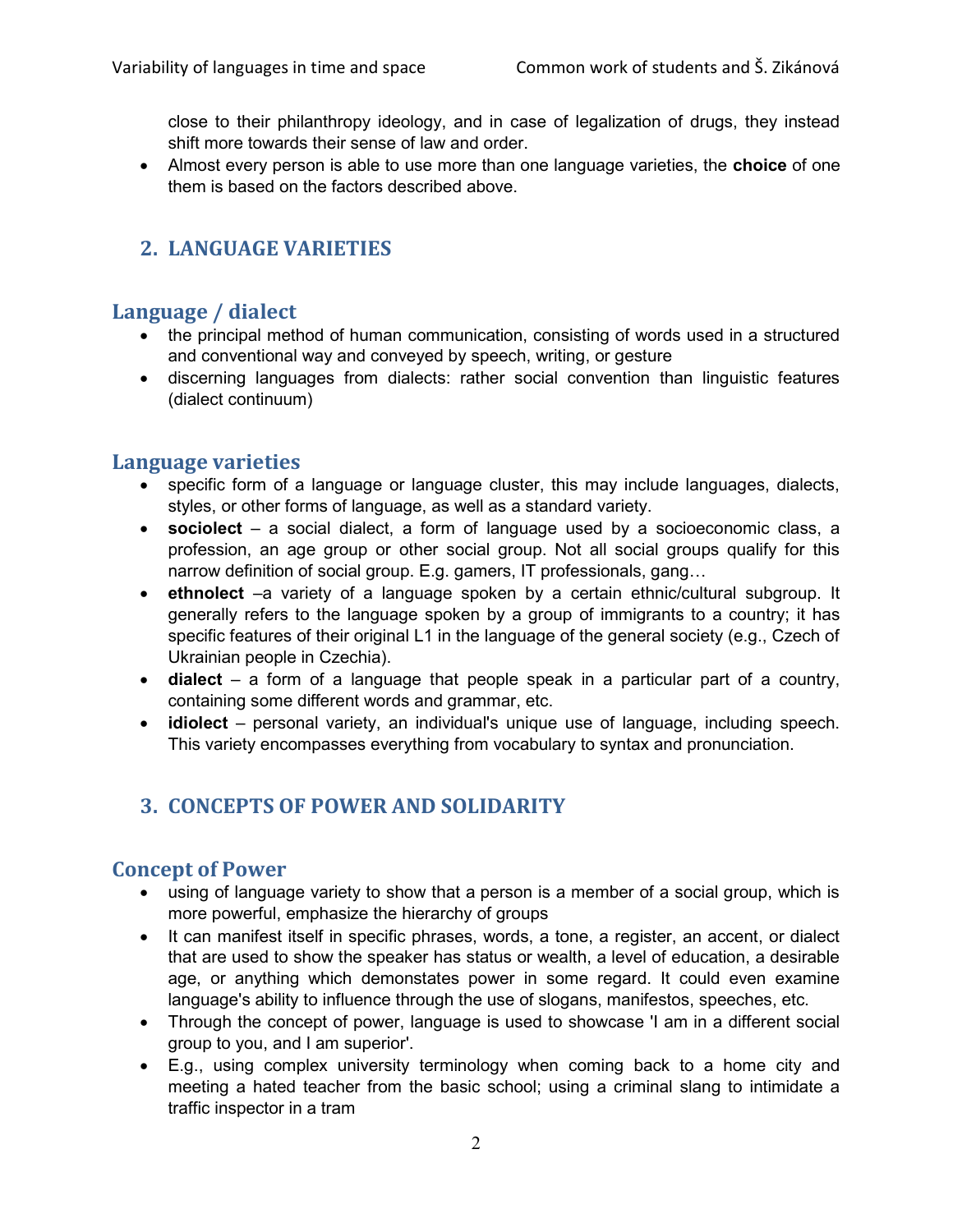## Concept of Solidarity

- Language variety is used to communicate 'I am in a different social group to you, but we share the same struggles, and we have a lot of similarities. We are not that different'. This is language used to reconcile two different groups to work for harmony or cooperation between them, or simply to relate to people from different social groups. These concepts can be analysed through political, social, gender, age, racial, religious issues etc.
- E.g., using simpler English when you know the other people don't speak English so well

The **concept of power** is asymmetric in its nature and connected to that of control. Some define power as the ability to control events to achieve one's aims, some as the control over the actions of other people. Power is always present and exercised (and resisted) through both words and deeds on a continuum from brutal to subtle. The concept of power is important in the construction of social identities. The concept of solidarity causes individuals to act together, forming a common bond between them. Solidarity plays a key role in both identity formation and group formation. A speaker's choice of a variety of a language may be influenced by their desired membership in a particular social group. Let us now list some **examples** of power and solidarity.

- Some (varieties of) languages are considered to have greater power than others. Using the standard language may lead to a better job, which in turn may lend its user more authority in all social interactions. Local dialects, on the other hand, can be considered less prestigious and therefore less powerful. However, using the same dialect (or the same language when abroad) as other people can lead to a feeling of solidarity among its speakers. This can in turn protect a dialect or an endangered language to help its speakers resist power and protect their independence.
- Different varieties of language may be connected to different forms of power; at a high school, a certain dialect may be linked to a nonconformist power while an upper class speech may be associated with institutional power, but either may bring about the speaker's social isolation, depending on the circumstances.
- Linguistic power may also be related to gender, as some papers argue that men are more likely to interrupt other people, try to steer conversation and make categorical statements than women, which are more likely to encourage others to continue speaking and use more instances of you and we. More comprehensive research, however, shows that there are no significant differences between genders in this respect. It is important to consider context: for example, men's societal dominance may be reproduced in conversations between men and women.
- In languages that distinguish between a 'singular you' and 'formal you', their asymmetrical use usually symbolizes a power relationship. A symmetrical use of the formal variant often became understood as polite, and a symmetrical use of the singular variant meant that the two people agreed they had strong common interests, a feeling of solidarity. The disappearance of the formal variant in some languages is argued to have happened because solidarity is more important than politeness in personal relationships.

# Socially (non) preferred status

- Different social status can be connected with different power (symbolically or really)
- the choice of the language variety that we use in specific situations, whether to include our selves in the 'ingroup', or to set us apart
- Examples: using a local language or dialect to demonstrate you are not a tourist and you are a native of the area, or using formal language or a broad vocabulary to demonstrate